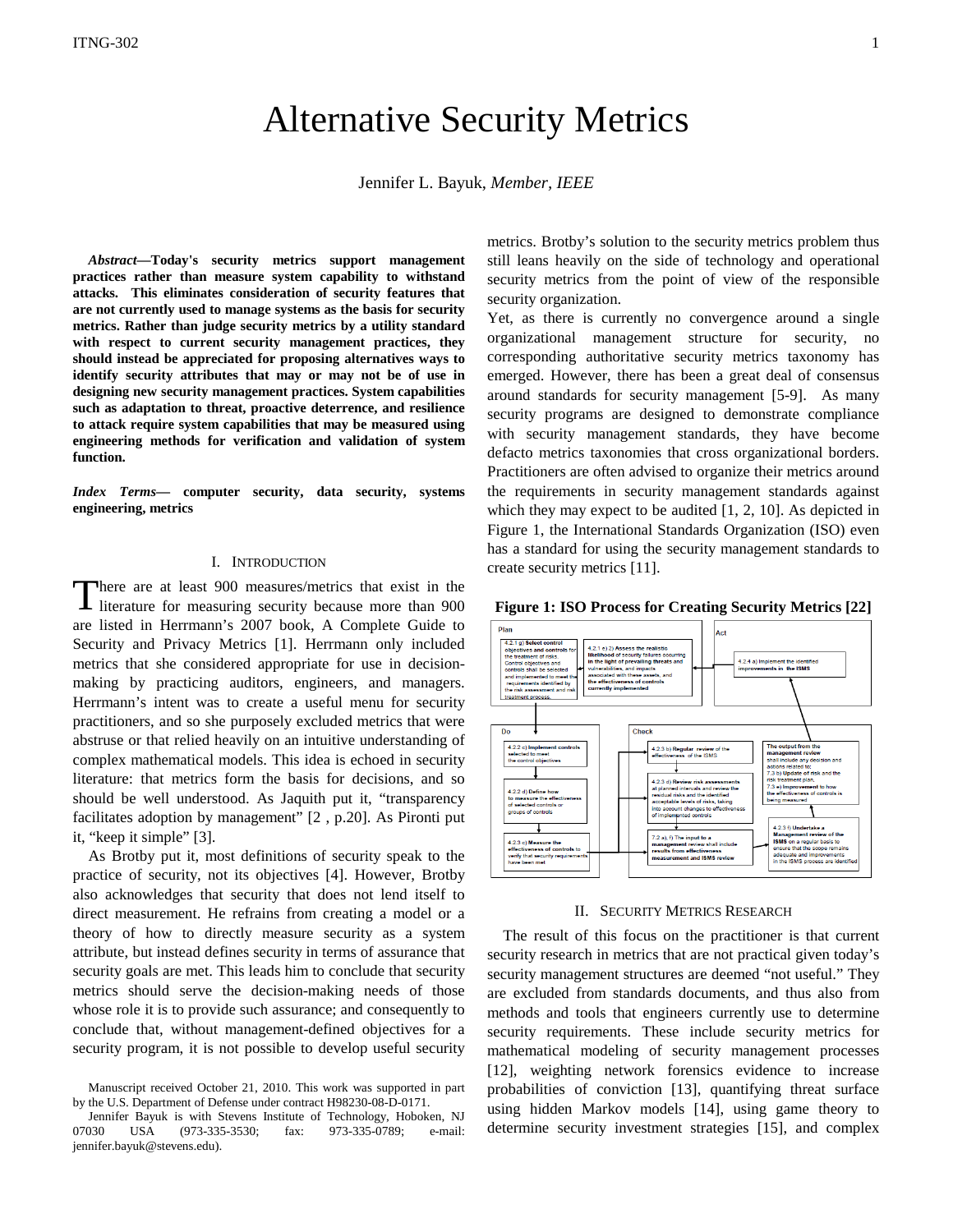mathematical models for assessing software security [16]. Most of these are the subject of one or two papers by the same group of authors, and rely on data that is not completely described (and also usually includes subjective measures of probability). A practitioner reading these types of hypothetical usefulness cases recognizes that there are more straightforward ways to assess the security in their target environment, and that is why this set was excluded from Herrmann's compilation, and also the standards literature.

Nevertheless, metrics in the "not useful" category may in fact provide some useful clues as to how we may secure systems in ways that our current management structure and standards do not consider. Rather than judge these research contributions by a utility standard with respect to current security management practices, they should instead be appreciated for proposing alternatives ways to identify security attributes that may or may not be of use in designing new security management practices.

For example, Clark et.al., argued that no amount of close attention to software security was a better approach than simply changing the code on a regular basis [17]. They noted that software is rarely successfully attacked the day it is deployed, not because it is not vulnerable, but because hackers do not yet know how to attack it. Thus, a new software architecture will generally enjoy a "honeymoon period" between the first release of a program and the disclosure of its first vulnerability. In its honeymoon period, software operates unthreatened. This is in contrast to older and more mature software that hackers have had time to examine in depth, and so they will find very obscure bugs in older software even if it has fewer vulnerabilities overall than comparable software that is still in its honeymoon period. Clark observed that, in order to be able to predict when a piece of software is reaching the end of its honeymoon period, we must be able to measure how long it will be before a system is first attacked.

#### III. A NEW APPROACH TO SECURITY METRICS

The rise of the self-adapting and mutable botnet has made it clear that hackers have already adopted systems security approaches that take advantage of an ability to change in the face of determined attack [18]. However, as long as we continue to measure security with reference to today's security management practices, we will continue to discard the measure of actual system resilience in the face of a determined and agile adversary.

One outspoken security practitioner, Ed Amoroso, has discussed some of these issues in a book on Cyber Attacks[19]. In it, he presented several new ways of thinking about security that may offer a clue to the future of security metrics. For example, he asked: How might your system employ intentional deception? How might it diversify its threat surface? How might it increase situational awareness? Where answers to these questions are used to measure security, new types of systems features will emerge.

The need for new ways of engineering security was recently

addressed in the SERC Systems Security Research Roadmap [20]. In that paper, it was emphasized that the concept of security should allow it to be understood as a tangible systems attribute. Security provides safeguards that contribute to a system's ability to achieve its mission and purpose in the face of changing threats. By this definition, system functions for proactive, adaptive, and resilient behavior in the face of adversaries may be included in system capability requirements. A clear understanding of the definition of security in the context of a given system mission should allow the design of alternative security features, as well as metrics to determine their effectiveness in maintaining system security.

A recent debate among respected security engineers produce a wiade variety of definitions for security. These included:

Bayuk: something that thwarts people (and/or systems acting on their behalf) who, intentionally or not, enact threats that exploit system vulnerabilities and thereby cause damage that adversely impacts system value.

Geer: the absence of unmitigitable surprise

Turner: a form of protection where a separation is created between the assets and the threat. This includes but is not limited to the elimination of either the asset or the threat. In order to be secure, the asset is removed from the threat, or the threat is removed from the asset

Seierson: mitigating all known risks that are worth mitigating and hope that reduces the risk of the unknown risks too. A working definition of the unknown risks would be "all the stuff we don't know about".

Thomas: Security cannot be defined by any specification of the states of the world. Instead, security is a judgment about the present state of the world relative to a future we believe is foreboding. Therefore, any specifications and measurements you make about the state of the world (people, process, and technology) will only become meaningful as security when the judgment is made. "Risk" is the cost of the future(s) brought to the present, and is inextricably linked to judgments about security. In sum, you can't define security without explicitly incorporating the time dimension and the epistemic frame.

Rather than interpret the divergence as a reason for giving up hope, a systems engineer should view these divergent definitions as different stakeholder perspectives. It is common for a systems engineer to confront differing stakeholder perspectives of the same requirements. Security should be no exception.

For example, a requirements set that satisfies the above definitions incorporates industry standard checklists for patches and software hardening techniques known to thwart threats documented in the NIST National Vulnerability Database [\[1\]](#page-2-0), a threat surface taxonomy [\[2\]](#page-2-1), an enterprise risk management standard [\[3\]](#page-2-2), and a common sense test, ad enunciate by Geer, above.

The hope for a more complete understanding of what is meant by security therefore seems to lie in construct validity. Construct validity starts with a theory. One reason for this is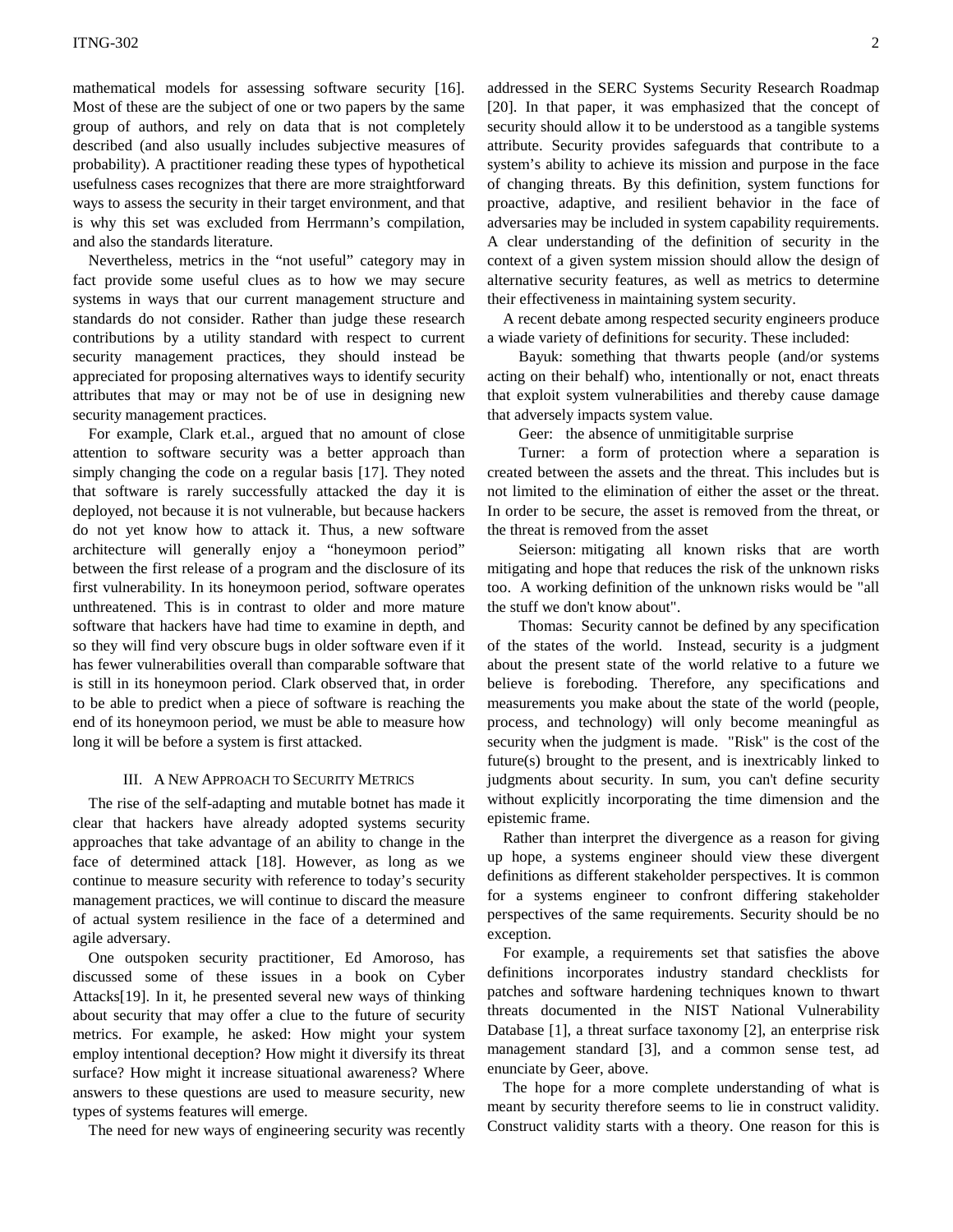because it is acknowledged that a construct validity test may fail for reasons other than the hypothesis being false. They could fail testing because the test was not adequately designed. The difficulty in designing vulnerability tests has already been identified. The difficulty in designing audit and assessment tests is not as well understood. Using a single audit to test an entire organization's security is at least a 3 step process (and may include more, see [\[4\]](#page-2-3)). It starts with creating a model of how security to supposed to be accomplished in that organization, as identified by management. It then evaluates whether the model would be effective if all elements described by it were functioning correctly. Finally, it tests key controls identified by the model to see if they are working [for example, see [\[5\]](#page-2-4).

#### IV. SECURITY REQUIREMENTS CONVERGENCE

Emerging security architecture frameworks allow a systems engineer to merge stakeholder perspectives into system capabilities that satisfy all perspectives. This methodology may extend and enhance systems architecture to produce security requirements at the system rather than at the security technology level [21]. Of course, due to the possibility of threats that are unknown, no system will ever be 100% secure. Nevertheless, this approach should enable a new type of security metrics by:

• Identifying security features that require system-level functions.

• Evaluate the extent to which security features protect systems from deliberate damage that would cause system failure.

• Devise verification and validation metrics at the system level that show security requirements are met.

Figure 1 illustrates the recommendation of the roadmap. Security is defined in terms of the mission and purpose of the system of interest, it comes from the context within which a system operates. This view of security as an enabler allows security architecture to be functions of systems architecture, customized rather than bolted-on. Security architecture metrics may then measure whether security functional requirements are met. Where systems exhibit similar architecture patterns, it is expected that they will have similar security architecture requirements. The existence of common security architecture models should make it possible to develop tools that may be developed to guide future engineering efforts toward more secure solutions. A key element of the systems security engineering roadmap is to provide capability for security researchers to self-assess the value of a potential contribution to the field by using security metrics to determine whether a system is better able to perform its mission and achieve its purpose as opposed to measuring whether it allows a security practitioner to more easily manage security features.

## V. CONCLUSION

This paper describes the current state of the practice in security metrics. It provides examples of research in security metrics that may be used to extend the state of the art. It describes research in systems security engineering that provides a framework that has the potential to improve the quality of the state of the practice. It recommends exploration of security metrics that measure a system's ability to withstand attacks.

**Figure 2: Security Engineering Methodology**



#### **REFERENCES**

- <span id="page-2-0"></span>[1] *National Vulnerability Database*. Available[: http://nvd.nist.gov/](http://nvd.nist.gov/)
- <span id="page-2-1"></span>[2] P. Herzog, "Open Source Security Testing Methodology Manual, V.3.2[, http://www.isecom.org/osstmm/,"](http://www.isecom.org/osstmm/,) 2010.
- <span id="page-2-2"></span>[3] Information Security Forum, "The Standard of Good Practice for Information Security," ed, 2007.
- <span id="page-2-3"></span>[4] J. Bayuk, *Stepping Through the IS Audit, A Guide for Information Systems Managers*, 2nd ed.: Information Systems Audit and Control Association, 2005.
- <span id="page-2-4"></span>[5] American Institute of Certified Public Accountants, "Auditing Practice Release No. 021056: Implementing SAS No.#70 Reports on the Processing of Transactions by Service Organizations.," ed.

**Jennifer L. Bayuk** (M'08) is the Cybersecurity Program Director of the School of Systems and Enterprises at Stevens Institute of Technology. She develops graduate curriculum for security systems engineering and enterprise security architecture, as well as leading research in systems security engineering. Bayuk has been a Wall Street Chief Information Security Officer, a Manager of Information Systems Internal Audit, a Price Waterhouse Security Principal Consultant and Auditor, and a Security Software Engineer at AT&T Bell Laboratories. Bayuk frequently publishes and speaks on IT Governance, Information Security, and Technology Audit topics.

She is the author of *Stepping Through the IS Audit, 2nd Edition* (ISACA 2004), *Stepping Through the InfoSec Program* (ISACA 2007), and Enterprise Security for the *Executive* (Praeger, 2010). She also has edited a collection of